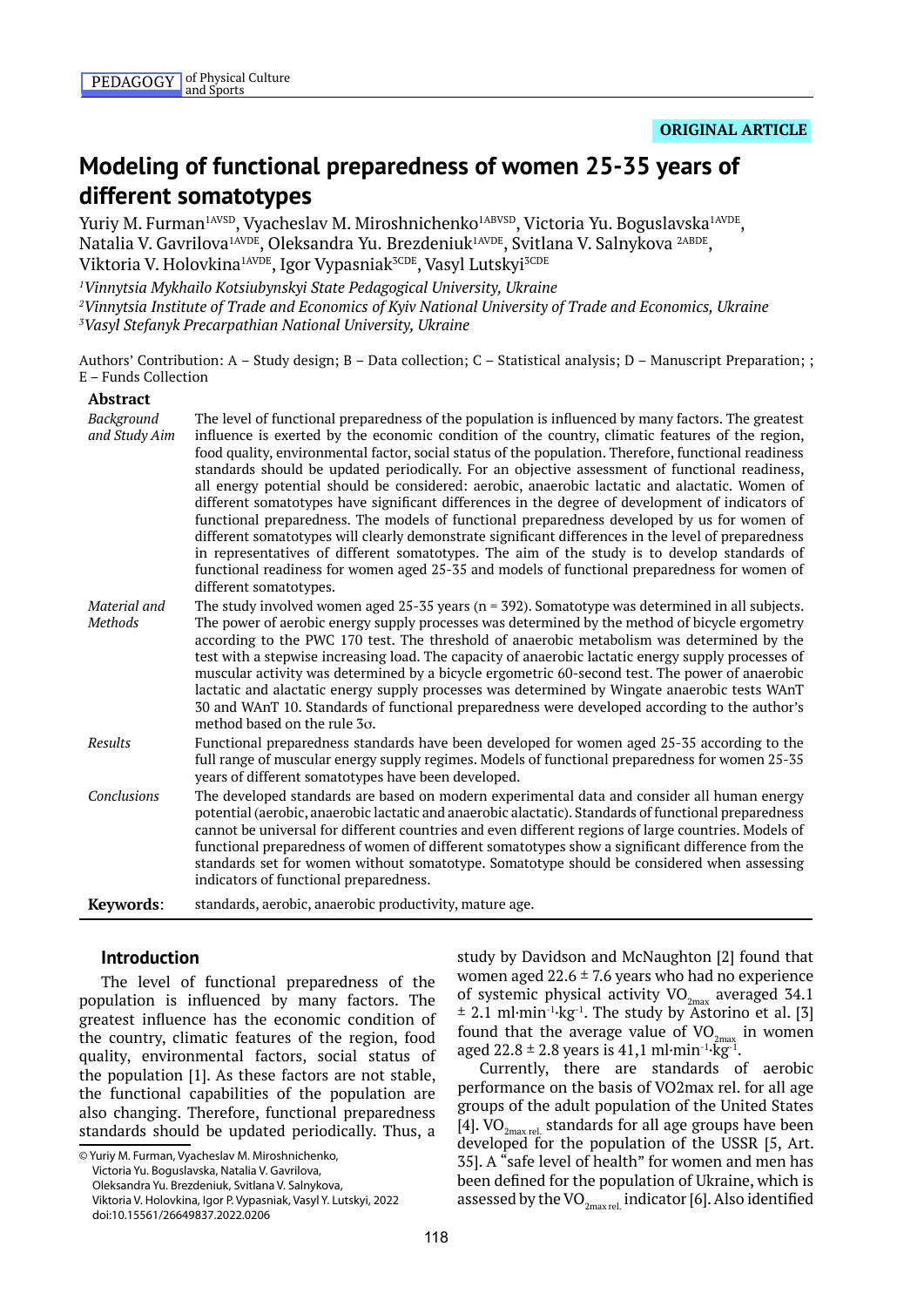

standards of aerobic performance on the threshold of anaerobic metabolism (TAM) for men [7]. As all of the above standards were developed more than 20 years ago, they need to be updated.

Experts in the physiology of motor activity note that information on functional readiness only in terms of aerobic performance is incomplete [8]. There are standards of anaerobic performance focused on professional activities. Such developments are available for athletes in various sports [9] and criteria for specific professions (firefighters [10], special forces [11], police [12]). No standards for anaerobic productivity for the population have been identified.

We have developed standards for assessing aerobic and anaerobic productivity for girls and men aged 17-19 [13]. Furman et al. [14] developed standards of functional preparedness for women and men aged 20-22 years and for adolescents aged 11- 12 years [15]. There is a need to develop standards of aerobic and anaerobic performance for other age groups.

In modern theory and practice of sport, the method of modeling has become widely used [16]. The use of modeling in health-improving physical culture is a reserve for improving the efficiency of classes. Women 25-35 years of age of different somatotypes have significant differences in aerobic and anaerobic performance [17]. Significant differences in  $V_{\text{o2max}}$  in representatives of different somatotypes indicate Goran Spori et al. [18]; threshold of anaerobic metabolism Zimnitskaya et al. [19]; indicators of anaerobic lactate productivity Ryan-Stewart et al. [20]. Therefore, we hypothesized that the models of functional preparedness developed by us for women of different somatotypes will clearly demonstrate significant differences in the level of preparedness in women of different somatotypes. Such data can be convincing evidence of the need to consider somatotype in the assessment of functional preparedness.

*The aim of the study.* Develop standards of functional preparedness for women aged 25-35 and models of functional preparedness for women of different somatotypes.

## **Material and Methods**

## *Participants*

The study involved females 25-35 years old (the first period of mature age) n=392. All subjects in the past had no experience in sports. Each subject gave written consent to participate in the experiment.

## *Procedure*

The power of aerobic energy supply processes of muscular activity was investigated by the indicator of maximum oxygen consumption (VO $_{\rm 2\,max}$ ). VO $_{\rm 2\,max}$ was determined by the Karpman et al. [21] method. For this purpose was used a bicycle ergometric test

of the PWC 170 version. The subjects performed two loads of different power. The power of the first load  $(N_1)$  was 1 W per 1 kg of body weight, the other  $(N_2)$  -2 W per 1 kg of body weight. Pedaling frequency - 60 revolutions per 1 minute. The duration of each load was 5 minutes with 3 minutes interval. At the end of each load, the heart rate  $(f_1$  and  $f_2$ ) was determined. PWC 170 was calculated according to the algorithm [22]. To determine the values of Vo2 max, the value of PWC 170 abs was substituted into equation 1:

$$
VO_{2max abs.} = 1.7 \cdot PWC 170_{abs.} + 1240,
$$
 (1)

where , VO<sub>2 max abs.</sub> displayed in ml∙min<sup>-1</sup>;<br>NUC172 PWC170 $_{\text{abs}}$  displayed in kg·min<sup>-1</sup>.

The threshold of anaerobic metabolism (TAM) was determined by the test of Conconi et al. [23] in a modification of Furman [5, Art. 37-38]. The subjects performed a stepwise increasing load on the ergometer starting from a power of 60 watts, adding 10 watts at each stage. The duration of work and the frequency of pedaling at each stage are constant the duration is 40s, and the frequency is  $60$  rpm $^{-1}$ . At the end of each stage, heart rate was recorded. The level of TAM corresponded to the inflection point on the graph of heart rate growth. Results were presented in W.

To determine the capacity of anaerobic lactatic energy supply processes of muscular activity was used a method developed by Shogy et al. [24]. This method involves determining the maximum quantity of mechanical work for 1 minute (MQMK). The subject performed a bicycle ergometric load with 1 min duration, power of 225 W and maximum pedaling frequency. Results were presented in kg·min-1.

The power of anaerobic alactatic energy supply processes of muscular activity was determined using the Wingate anaerobic test WAnT10 [25]. This test consists in performing a bicycle ergometric load 10sec duration with a power of 225 W and maximum possible pedaling frequency. The number of full pedal revolutions was counted. By mathematical calculations, the result was expressed in kg·min-1.

The power of anaerobic lactatic energy supply processes of muscular activity was determined using the Wingate anaerobic test (WAnT30) [25]. The conditions of this test are similar to the WAnT10 test. The difference is duration of the load that lasted 30 seconds. Result was expressed in kg·min-1.

To increase the informativeness of all indicators, absolute and relative values were studied. All tests were performed on a Christopeit Sport AX-1 bicycle ergometer (Christopeit, Germany).

Somatotype was determined by the Carter et al. [26] method.

*Statistical analysis*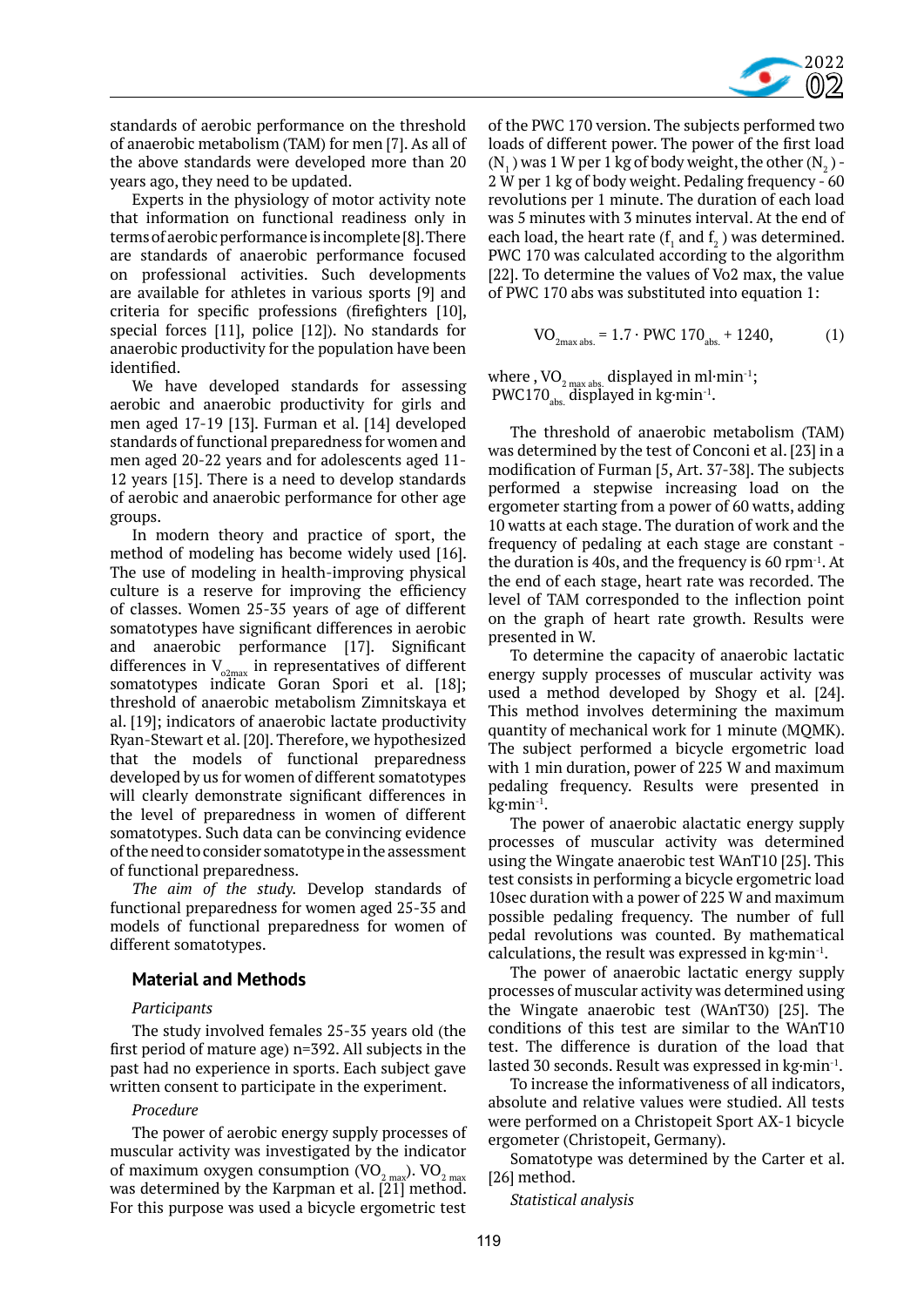Initially, the STATISTICA 13 program checked the data series for compliance with the normal distribution law. Determined: - arithmetic mean, σ - standard deviation.

Standards of functional preparedness were developed according to the author's method. This technique is based on the rule 3σ. The main condition was that the data series correspond to the normal distribution law. The range of values of  $\pm$  0.5 $\sigma$  of the data series of all studied women aged 25-35 years (n = 392) was taken as the average level of the trait. The scheme according to which the rating scale is built is shown in Table 1. Such calculations should be made based on a large number of experimental data of persons of the same age, sex, region of residence, lack of experience in sports. This technique is copyrighted.

#### **Results**

We have developed standards of functional fitness for women aged 25-35 for the full range of muscle energy of muscular activity (Table 2).

Having determined the somatotype, it was

found that 4 somatotypes are characteristic for women aged 25-35: endomorphic, ectomorphic, endomorphic-mesomorphic and balanced. Using the author's standards, we developed models of functional preparedness for women of different somatotypes, which are shown in tables 3, 4, 5, 6.

In women of endomorphic somatotype, the indicators of aerobic productivity of the body  $(VO<sub>2max</sub>, TAM)$  are at a lower level than the indicators of anaerobic productivity of the body (MQMK, WAnT 30, WAnT 10) (table 3).

Opposite tendencies were found in women of ectomorphic somatotype. Indicators of aerobic productivity of an organism  $(VO_{2max}, TAM)$ correspond to "above average" and "high" levels. Indicators of anaerobic productivity (WAnT 30, WAnT10) correspond to the level "below average" (table 4).

For women of endomorphic-mesomorphic somatotype, the "average" level of aerobic productivity (VO $_{2\text{max}}$ , TAM) and capacity of anaerobic lactate productivity (MQMK) is characteristic. "High" and "above average" levels are characteristic of the performance of anaerobic lactatic and alactatic

|  |  |  |  | <b>Table 1.</b> Scheme of formation of an assessment scale for indicators of functional preparedness |
|--|--|--|--|------------------------------------------------------------------------------------------------------|
|  |  |  |  |                                                                                                      |
|  |  |  |  |                                                                                                      |

| <b>Interval</b>      | % of all values of the general population | <b>Evaluation scale</b> |
|----------------------|-------------------------------------------|-------------------------|
| $>$ 2.0 $\sigma$     | $\approx 2$                               | very high               |
| $1.1 - 2.0 \sigma$   | $\approx 13$                              | high                    |
| $0.6 - 1.0 \sigma$   | $\approx 17$                              | above average           |
| $\pm 0.5 \sigma$     | $\approx 34$                              | average                 |
| $-0.6 - 1.0 \sigma$  | $\approx 17$                              | below average           |
| $-1.1 - -2.0 \sigma$ | $\approx 13$                              | low                     |
| $\leq$ -2.0 $\sigma$ | $\approx$ 2                               | very low                |

**Table 2.** Standards of functional preparedness for women of 25-35 years of the Podilsk region (Ukraine)

|                                | <b>Indicators of aerobic</b>                   |                                   | <b>Indicators of anaerobic productivity</b>             |                                                     |                                                  |  |  |
|--------------------------------|------------------------------------------------|-----------------------------------|---------------------------------------------------------|-----------------------------------------------------|--------------------------------------------------|--|--|
| The level of<br>development of | productivity<br>alactatic                      |                                   | alactatic                                               | lactatic                                            |                                                  |  |  |
| the indicator                  | $\mathbf{VO}_{2\text{max}}$<br>$(ml·min·kg-1)$ | TAM<br>$(W \cdot \text{kg}^{-1})$ | WAnT <sub>10</sub><br>$(kg\cdot min^{-1}\cdot kg^{-1})$ | <b>WAnT 30</b><br>$(kg\cdot min^{-1}\cdot kg^{-1})$ | <b>MOMK</b><br>$(kg\cdot min^{-1}\cdot kg^{-1})$ |  |  |
| Very high                      | > 48.2                                         | > 2.8                             | > 47.06                                                 | >44.24                                              | > 31.9                                           |  |  |
| High                           | $45.1 - 48.2$                                  | $2.7 - 2.8$                       | $42.69 - 47.06$                                         | $39.33 - 44.24$                                     | $28.2 - 31.9$                                    |  |  |
| Above average                  | $43.5 - 45.0$                                  | $2.5 - 2.6$                       | $40.50 - 42.68$                                         | $36.87 - 39.32$                                     | $26.4 - 28.1$                                    |  |  |
| Average                        | $43.4 - 40.3$                                  | $2.4 - 2.2$                       | $40.49 - 36.11$                                         | $36.86 - 31.94$                                     | $26.3 - 22.6$                                    |  |  |
| Below average                  | $40.2 - 38.8$                                  | $2.1 - 2.0$                       | $36.10 - 33.92$                                         | $31.93 - 29.48$                                     | $22.5 - 20.7$                                    |  |  |
| Low                            | $38.7 - 35.6$                                  | $1.9 - 1.8$                       | $33.91 - 29.54$                                         | $29.47 - 24.56$                                     | $20.6 - 16.9$                                    |  |  |
| Very low                       | < 35.6                                         | $\leq 1.8$                        | < 29.54                                                 | < 24.56                                             | < 16.9                                           |  |  |

Note: TAM - threshold of anaerobic metabolism; WAnT10 - Wingate anaerobic test for 10 seconds; WAnT30 - Wingate anaerobic test for 30 seconds; MQMK - maximum quantity of mechanical work for 1 minute.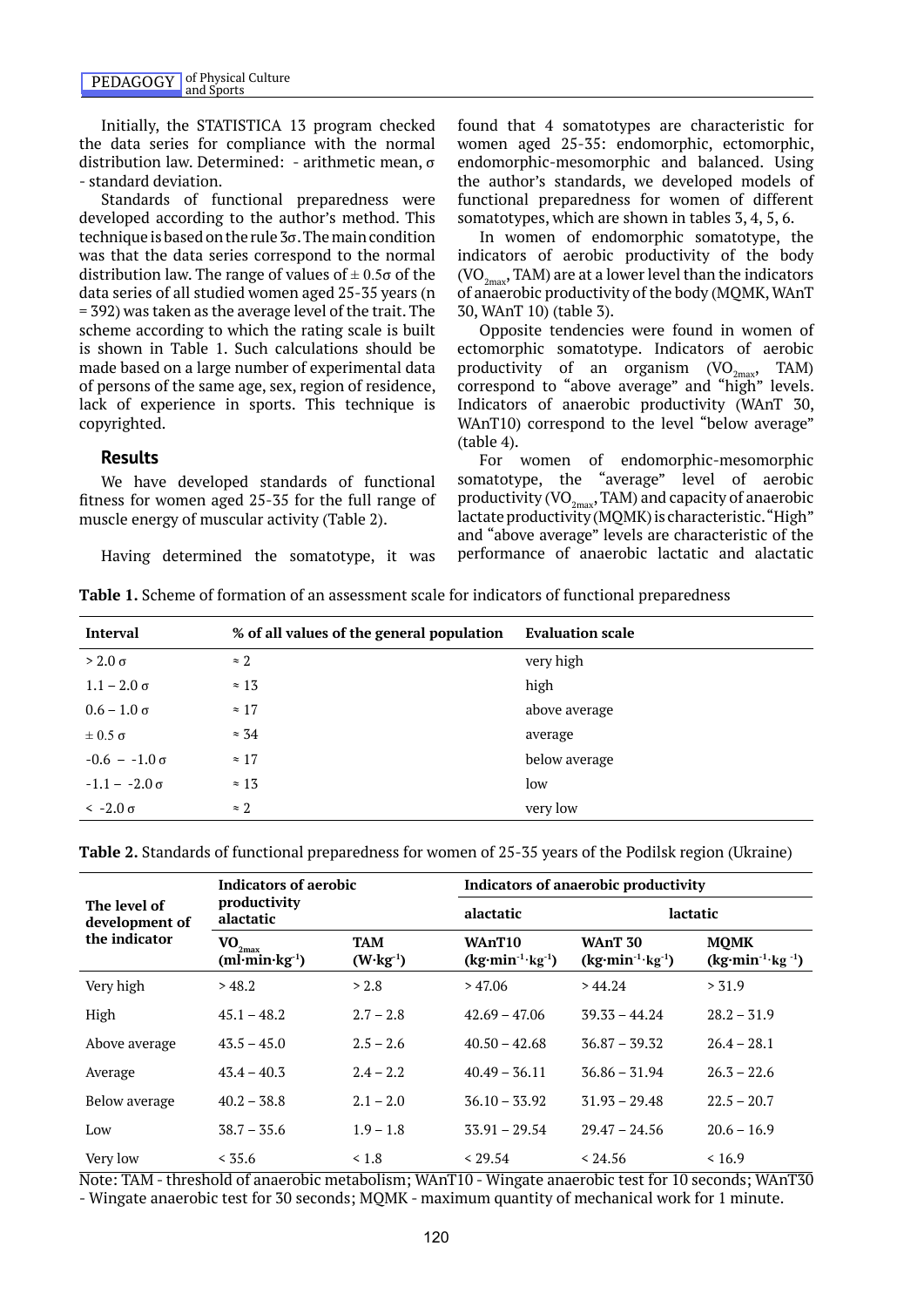

|                                                                                                       | <b>Evaluation criteria</b> |                                       |                  |                 |                  |                 |              |  |  |
|-------------------------------------------------------------------------------------------------------|----------------------------|---------------------------------------|------------------|-----------------|------------------|-----------------|--------------|--|--|
| <b>Indicators</b>                                                                                     | very<br>low                | low                                   | below<br>average | average         | above<br>average | high            | very<br>high |  |  |
| $VO_{2mx}$ (ml·min·kg <sup>-1</sup> )                                                                 | < 35.6                     | $35.6 - 38.7$                         | $38.8 - 40.2$    | $40.3 - 43.4$   | $43.5 - 45.0$    | $45.1 - 48.2$   | >48.2        |  |  |
| TAM $(W \cdot kg^{-1})$                                                                               | < 1.8                      | $1.8 - 1.9$                           | $2.0 - 2.1$      | $2.2 - 2.4$     | $2.5 - 2.6$      | $2.7 - 2.8$     | > 2.8        |  |  |
| MQMK (kg·min <sup>-1</sup> ·kg<br>$-1$ )                                                              | < 16.9                     | $16.9 - 20.6$                         | $20.7 - 22.5$    | $22.6 - 26.3$   | $26.4 - 28.1$    | $28.2 - 31.9$   | > 31.9       |  |  |
| WAnT 30 (kg·min-<br>$1 \cdot \text{kg}^{-1}$ )                                                        |                            | $< 24.56$ 24.56 – 29.47               | $29.48 - 31.93$  | $31.94 - 6.86$  | $36.87 - 39.32$  | $39.33 - 44.24$ | >44.24       |  |  |
| WAnT <sub>10</sub> ( $kg$ ·min<br>$1 \cdot \text{kg}^{-1}$                                            |                            | $<$ 29.54 29.54 - 33.91 33.92 - 36.10 |                  | $36.11 - 40.49$ | $40.50 - 42.68$  | $42.69 - 47.06$ | >47.06       |  |  |
| Note. The model zone for women of endomorphic somatotype is within the range of the highlighted cell- |                            |                                       |                  |                 |                  |                 |              |  |  |

**Table 3.** Model of functional preparedness of women 25-35 years of endomorphic somatotype

**Table 4.** Model of functional preparedness of women 25-35 years of ectomorphic somatotype

|                                                                                                                       | <b>Evaluation criteria</b> |                         |                  |                 |                  |                                                                                                                                                 |              |  |  |
|-----------------------------------------------------------------------------------------------------------------------|----------------------------|-------------------------|------------------|-----------------|------------------|-------------------------------------------------------------------------------------------------------------------------------------------------|--------------|--|--|
| <b>Indicators</b>                                                                                                     | very<br>low                | low                     | below<br>average | average         | above<br>average | high                                                                                                                                            | very<br>high |  |  |
| $VO_{2max}(ml\cdot min\cdot kg^{-1})$                                                                                 | < 35.6                     | $35.6 - 38.7$           | $38.8 - 40.2$    | $40.3 - 43.4$   | $43.5 - 45.0$    | $45.1 - 48.2$                                                                                                                                   | >48.2        |  |  |
| TAM $(W \cdot kg^{-1})$                                                                                               | $\leq 1.8$                 | $1.8 - 1.9$             | $2.0 - 2.1$      | $2.2 - 2.4$     | $2.5 - 2.6$      | $2.7 - 2.8$                                                                                                                                     | > 2.8        |  |  |
| MQMK (kg·min-<br>$1 \cdot \text{kg}^{-1}$                                                                             | < 16.9                     | $16.9 - 20.6$           | $20.7 - 22.5$    | $22.6 - 26.3$   | $26.4 - 28.1$    | $28.2 - 31.9$                                                                                                                                   | > 31.9       |  |  |
| WAnT $30$ (kg $\cdot$ min $\cdot$<br>$^{1.}kg^{-1}$ )                                                                 |                            | $< 24.56$ 24.56 - 29.47 | $29.48 - 31.93$  | $31.94 - 36.86$ | $36.87 - 39.32$  | $39.33 - 44.24$                                                                                                                                 | >44.24       |  |  |
| WAnT <sub>10</sub> ( $kg$ ·min<br>$1 \cdot \text{kg}^{-1}$<br>$M_{\odot}$ + $\sim$ $m_{\odot}$ + $\sim$ $\sim$ $-1.1$ |                            | $<$ 29.54 29.54 – 33.91 | $33.92 - 36.10$  | $36.11 - 40.49$ | $40.50 - 42.68$  | $42.69 - 47.06$<br>. Considering the continuous field of the constant $\mathcal{L}_1$ , and the constant of the LOMC local contract $1$ and $1$ | >47.06       |  |  |

Note. The model zone for women of ectomorphic somatotype is within the range of the highlighted cell –  $\mathcal{L}(\mathcal{A})$ 

| <b>Table 5.</b> Model of functional preparedness of women 25-35 years of endomorphic-mesomorphic somatotype |  |  |
|-------------------------------------------------------------------------------------------------------------|--|--|
|                                                                                                             |  |  |

|                                                                                          | <b>Evaluation criteria</b> |                                   |                                             |                                             |                                               |                                 |              |  |  |
|------------------------------------------------------------------------------------------|----------------------------|-----------------------------------|---------------------------------------------|---------------------------------------------|-----------------------------------------------|---------------------------------|--------------|--|--|
| <b>Indicators</b>                                                                        | very low                   | below<br>low<br>average           |                                             | average                                     | above<br>average                              | high                            | very<br>high |  |  |
| $VO_{2m}$ (ml·min·kg <sup>-1</sup> )                                                     | < 35.6                     | $35.6 - 38.7$                     | $38.8 - 40.2$                               | $40.3 - 43.4$                               | $43.5 - 45.0$                                 | $45.1 - 48.2$                   | >48.2        |  |  |
| TAM $(W \cdot kg^{-1})$                                                                  | < 1.8                      | $1.8 - 1.9$                       | $2.0 - 2.1$                                 | $2.2 - 2.4$                                 | $2.5 - 2.6$                                   | $2.7 - 2.8$                     | > 2.8        |  |  |
| MQMK (kg·min-<br>$1 \cdot \text{kg}^{-1}$                                                | < 16.9                     | $16.9 - 20.6$                     | $20.7 - 22.5$                               | $22.6 - 26.3$                               | $26.4 - 28.1$                                 | $28.2 - 31.9$                   | > 31.9       |  |  |
| WAnT $30$ (kg $\cdot$ min $\cdot$<br>$1 \cdot \text{kg}^{-1}$ )                          | < 24.56                    | $24.56 - 29.47$                   | $29.48 - 31.93$                             | $31.94 - 36.86$                             | $36.87 - 39.32$                               | $39.33 - 44.24$                 | >44.24       |  |  |
| WAnT <sub>10</sub> (kg·min-<br>$1 \cdot \text{kg}^{-1}$ )<br>$1\quad1$<br>$\overline{M}$ | < 29.54<br>$\overline{r}$  | $29.54 - 33.91$<br>$\blacksquare$ | $33.92 - 36.10$<br>$\overline{\phantom{a}}$ | $36.11 - 40.49$<br>$\overline{\phantom{a}}$ | $40.50 - 42.68$<br>1.1.7.7.1<br>$\sim$ $\sim$ | $42.69 - 47.06$<br>$C_{\ell+1}$ | >47.06       |  |  |

Note. The model zone for women of endomorphic-mesomorphic somatotype is within the range of the highlighted cell –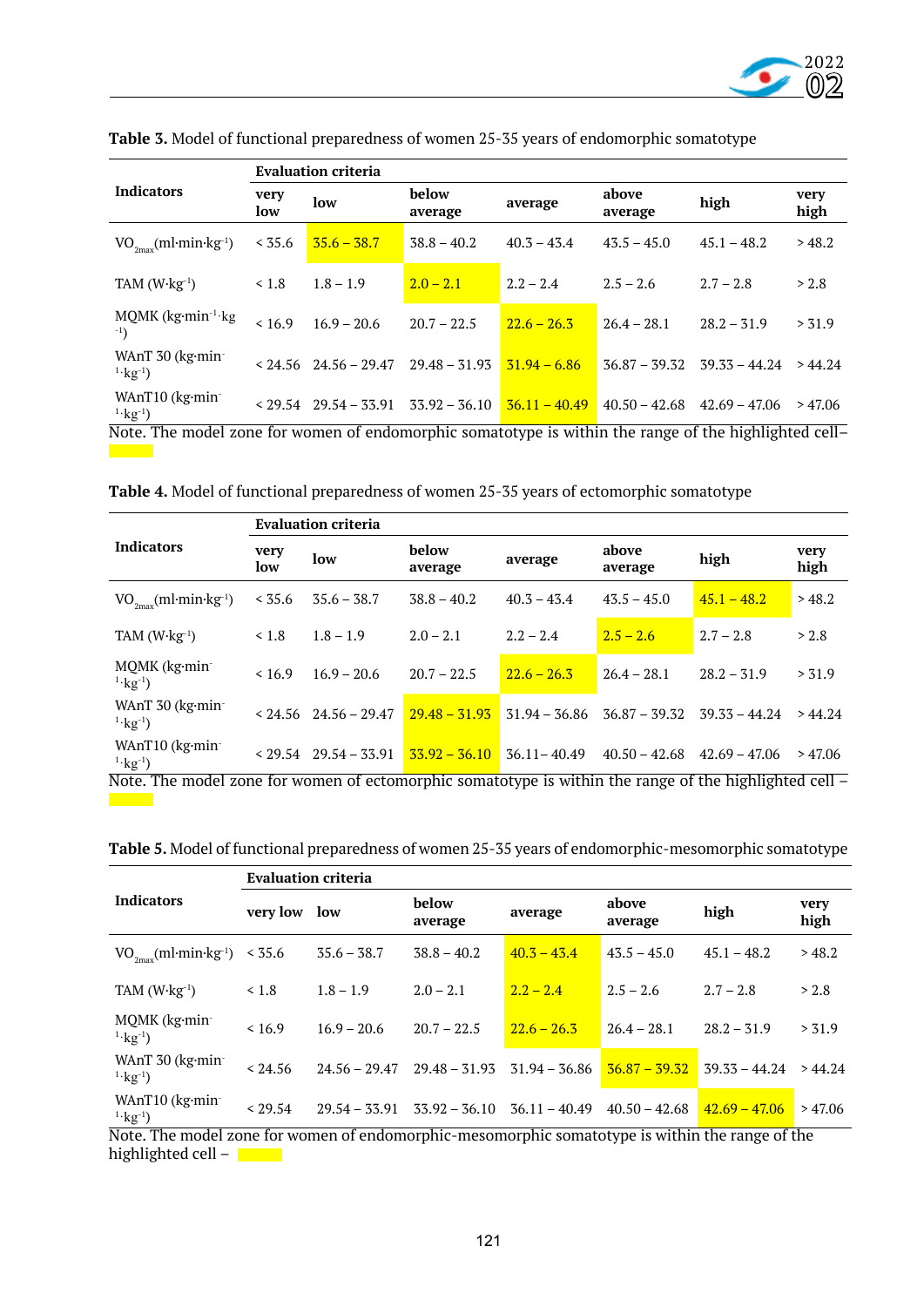|                                                                                                    | <b>Evaluation criteria</b> |                               |                                                 |                 |                 |                 |              |  |  |  |
|----------------------------------------------------------------------------------------------------|----------------------------|-------------------------------|-------------------------------------------------|-----------------|-----------------|-----------------|--------------|--|--|--|
| <b>Indicators</b>                                                                                  | very<br>low                | low                           | below<br>above<br>average<br>average<br>average |                 |                 | high            | very<br>high |  |  |  |
| $VO_{2m}$ (ml·min·kg <sup>-1</sup> )                                                               | < 35.6                     | $35.6 - 38.7$                 | $38.8 - 40.2$                                   | $40.3 - 43.4$   | $43.5 - 45.0$   | $45.1 - 48.2$   | >48.2        |  |  |  |
| TAM $(W \cdot kg^{-1})$                                                                            | $\leq 1.8$                 | $1.8 - 1.9$                   | $2.0 - 2.1$                                     | $2.2 - 2.4$     | $2.5 - 2.6$     | $2.7 - 2.8$     | > 2.8        |  |  |  |
| MQMK (kg·min-<br>$^{1.1}$ kg <sup>-1</sup> )                                                       | < 16.9                     | $16.9 - 20.6$                 | $20.7 - 22.5$                                   | $22.6 - 26.3$   | $26.4 - 28.1$   | $28.2 - 31.9$   | > 31.9       |  |  |  |
| WAnT 30 (kg·min-<br>$1 \cdot \text{kg}^{-1}$                                                       |                            | $< 24.56$ 24.56 - 29.47       | $29.48 - 31.93$                                 | $31.94 - 36.86$ | $36.87 - 39.32$ | $39.33 - 44.24$ | >44.24       |  |  |  |
| WAnT <sub>10</sub> ( $kg$ -min-<br>$1 \cdot \text{kg}^{-1}$ )                                      |                            | $<$ 29.54 $<$ 29.54 $-$ 33.91 | $33.92 - 36.10$                                 | $36.11 - 40.49$ | $40.50 - 42.68$ | $42.69 - 47.06$ | >47.06       |  |  |  |
| Note. The model zone for women of balanced somatotype is within the range of the selected cell $-$ |                            |                               |                                                 |                 |                 |                 |              |  |  |  |

**Table 6.** Model of functional preparedness of women 25-35 years of balanced somatotype

productivity of the body (WAnT 30, WAnT10) (table 5).

For women of balanced somatotype is characterized by the absence of high and low levels of functional preparedness (table 6).

Thus, it was found that women of different somatotypes differ in the level of development of energy supply of muscular activity.

## **Discussion**

In the scientific literature published several versions of standards for indicators of functional preparedness for different countries [4,7]. But in these publications, the authors do not disclose what methodology they used to develop standards. The method used by us is based on the fact that the "average" level will correspond to about 34.0% of all values; levels "below average" and "above average" - about 17%; "high" and "low" level - about 13%; "very high" and "very low" levels - about 2% (see Table 1). In our opinion, this approach provides an objective assessment.

Comparing our standards with those of other authors, we found some differences. Thus Gerald F. Fletcher et al. [4] published updated standards for maximum oxygen consumption for the American Heart Association. According to their data, the norm of  $VO_{2max$  rel. for women 20-29 years there is a range of  $36.0 \pm 6.9$  ml·min·kg<sup>-1</sup>, and for women 30-39 years - 34.0  $\pm$  6.2 ml·min·kg<sup>-1</sup>. Such data differ significantly from the data obtained by us. In our opinion, there are several reasons for this. The authors combined into one category of persons aged 30-39 years, which in our opinion is impractical. According to Solodkov and Sologub [27], at the age of 35 involutionary processes in the body begin to predominate. Accordingly,  $VO_{2mav}$  in women 36-39 years will be lower than in women 30-35 years. In addition, lower  $\rm VO_{2max}$  standards for women in the United States may be associated with obesity in a

significant percentage of the adult population. According to Ashleigh L. May [28], the percentage of obese people in the United States increased from 13% in 1960 to 36% in 2009. Regional differences also have an important influence, as O. Dulo points out in his works [29].

In addition to the  $\rm VO_{2max}$  standards published in the scientific literature, there are several regulatory tables that are additions to training programs and additions to the instructions for electronic GPS devices for sports (including the Garmin Race Predictor). Such data have significant differences. In particular, the norm for women 25-35 years according to some data is  $35-34$  ml $\cdot$ min $\cdot$ kg<sup>-1</sup>, and according to others -  $38-40$  ml $\cdot$ min $\cdot$ kg<sup>-1</sup>. However, these appendices do not specify the authors of the criteria and the method by which they were developed.

W Larry Kenney et al. [8] note that information on functional preparedness only in terms of aerobic performance is incomplete. We did not find any standards of functional preparedness for the whole spectrum of energy supply modes of muscular activity (aerobic, anaerobic lactatic and anaerobic alactatic). There are studies where Ramírez-Vélez Robinson et al. [30] determined anaerobic productivity rates for Colombian adults. But the authors determined by WAnT 30 test other indicators, in particular PP peak power. Therefore, it is impossible to compare such data with ours.

We have set standards of functional preparedness for girls 17-19 years of age according to indicators VO<sub>2max</sub>, TAM, MQMK, WAnT 30 and WAnT 10 [13]. Furman et al. [14] developed standards of functional preparedness for women and men aged 20-22. The standards developed by us for women aged 25-35 expand the age range.

Models of functional preparedness for women of different somatotypes show significant differences in the level of functional preparedness in relation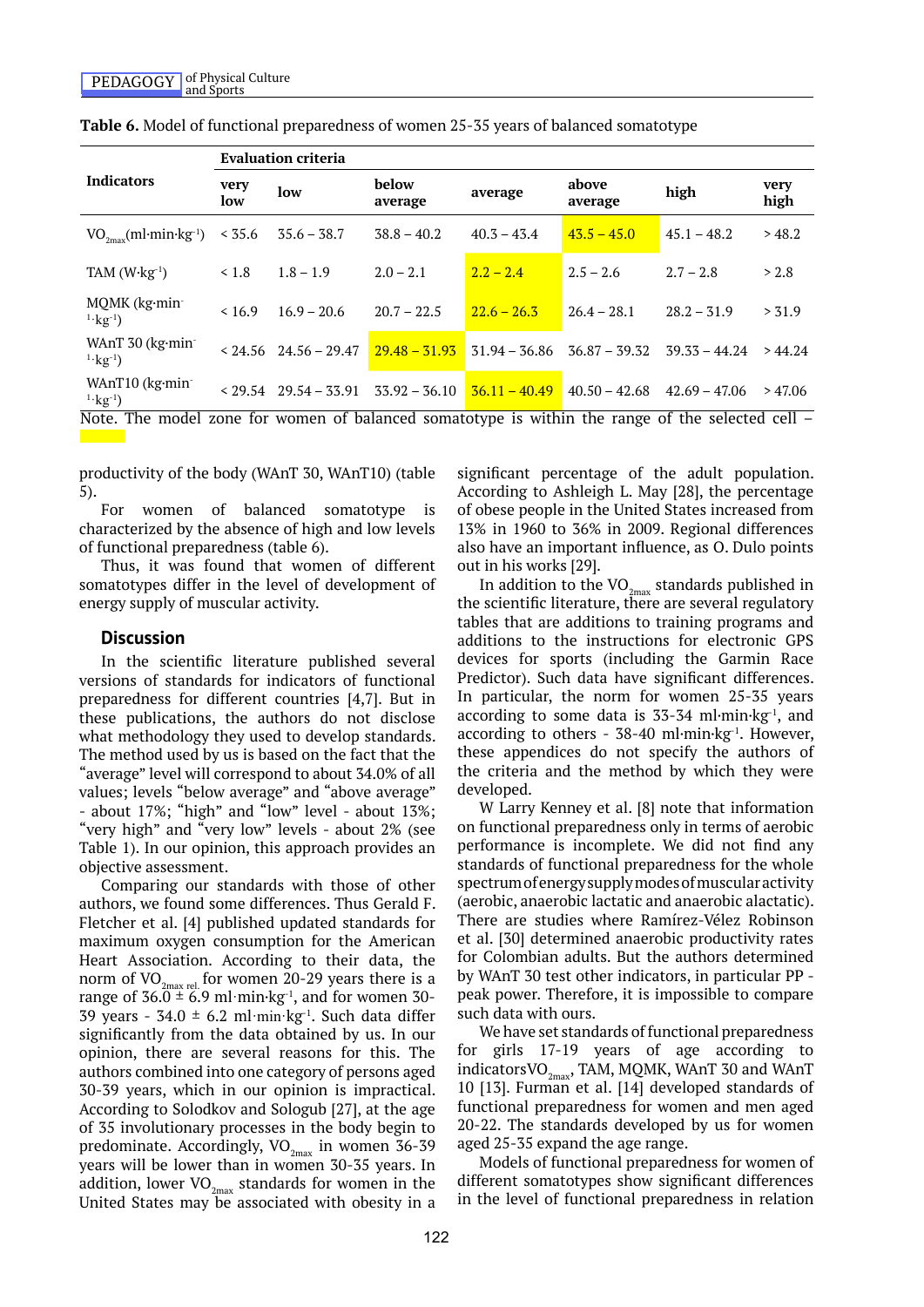

to women without consider somatotype. Therefore, when assessing functional preparedness should take into account the somatotype of the subjects. For example, if a woman of endomorphic somatotype shows a low level of  $VO_{2max rel}$ , please keep in mind, that for endomorphs this level is the norm (Table 3). Conversely, for women of ectomorphic somatotype, the value of  $\rm VO_{2max$ rel. corresponding to a high level is the norm (Table 4). Such data are confirmed by other researchers. Goran Spori et al. [18] prove the need to take into account the somatotype when assessing the professional abilities of sailors by aerobic and anaerobic tests. Kornienko et al. point to the need to take into account the somatotype by studying the anaerobic productivity of the organism. [31]. The authors note that the difference in anaerobic parameters within one age group in women of different somatotypes may be greater than the difference between men and women.

## **Conclusions**

 The author's method of developing standards allows to objectively assess the indicators of functional preparedness in women 25-35 years. The developed standards are based on modern

experimental data and take into account the entire energy potential of man (aerobic, anaerobic lactatic and anaerobic alactatic). Standards of functional preparedness cannot be universal for different countries and even different regions of large countries.

Models of functional preparedness of women of different somatotypes show a significant difference from the standards set for women without consider somatotype. Somatotype should be taken into account when assessing indicators of functional preparedness. The models developed by us should be used in fitness clubs to adequately assess the physical fitness of women aged 25-35.

## **Acknowledgements**

The authors financed the study on their own.

# **Conflict of interest**

The authors state that there is no conflict of interest.

## **References**

- 1. Ramos-Jiménez A, Chávez-Herrera R, Castro-Sosa S, Pérez-Hernández LC., Hernández Torres, Olivas-Dávila D. Body Shape, Image, and Composition as Predictors of Athlete's Performance. *Fitness Medicine*, 2016; 1(2): 19–36. https://doi.org/10.5772/65034
- 2. Davidson K, McNaughton L. Deep water running training and road running training  $improve \ VO_{2max}$  in untrained women. *J*. *Strength Cond. Res,* 2000; 14(2): 191– 195. https://doi.org/10.1519/00124278-200005000- 00012
- 3. Astorino TA, Allen RP, Roberson DW, Jurancich M. Effect of High-Intensity Interval Training on Cardiovascular Function, Vo<sub>2</sub>max,<br>Muscular Force. Journal of Strength Vo<sub>o</sub>max, and Force. *Journal of Strength and Conditioning Research*, 2012; 26(1): 138–145. https://doi.org/10.1519/JSC.0b013e318218dd77
- 4. Gerald F. Fletcher, Gary J. Balady, Ezra A. Amsterdam, Bernard Chaitman, Robert Eckel, Jerome Fleg, Victor F. Froelicher, Arthur S. Leon, Ileana L. Piña, Roxanne Rodney, Denise A. Simons-Morton, Mark A. Williams, Terry BazzarreExercise Standards for Testing and Training. *American Heart Association Scientific Statements*. 2001;104:1694–1740. https://doi.org/10.1161/hc3901.095960
- 5. Furman YuM, Miroshnichenko VM, Drachuk SP. *Promising models of physical culture and health technologies in physical education of students of higher educational institutions*. Kyiv: Olympic literature; 2013. (In Ukrainian)
- 6. Apanasenko GL. *Selected articles about health*. Kiev: 2005. (In Russian)
- 7. Pałka MJ, Rogoziński A. Standards and predicted values of anaerobic threshold. *European Journal of Applied Physiology and Occupational Physiology*, 1986; 54: 643–646. https://doi.org/10.1007/BF00943354
- 8. W Larry Kenney, Jack H Wilmore, David L Costill. *Physiology of Sport and Exercise.* Human Kinetics; 2019.
- 9. Zupanr MF, Arata AW, Dawson LH, Wile AL, Paynz TL, Hannon ME. Wingate Anaerobic Test Peak Power and Anaerobic Capacity Classification for Male and Female Intercollesiate Athletes. *Journal of Strength and Conditioning Research*, 2009; 23(9): 2598–2604. https://doi.org/10.1519/JSC.0b013e3181b1b21b
- 10. Taylor NAS, Fullagar HHK, Sampson JA, Notley SR, Burley SD, Lee DS, Groeller H. Physiological employment standards for firefighters: Report 2: The physiological demands of performing physically demanding firefighting duties, *Journal of Occupational and Environmental Medicine*, 2015; 57(10): 1072–1082. https://doi.org/10.1097/JOM.0000000000000526
- 11. Carlson MJ, Jaenen SP. The development of a preselection physical fitness training program for Canadian special operations regiment applicants. *J Strength Cond Res*, 2012; 26: 2–14. https://doi.org/10.1519/JSC.0b013e31825d7ff9
- 12. Collingwood TR, Hoffman R, Smith J. Underlying Physical Fitness Factors for Performing Police Officer Physical Tasks. *J.Police Chief*, 2004; 71(3): 32–37.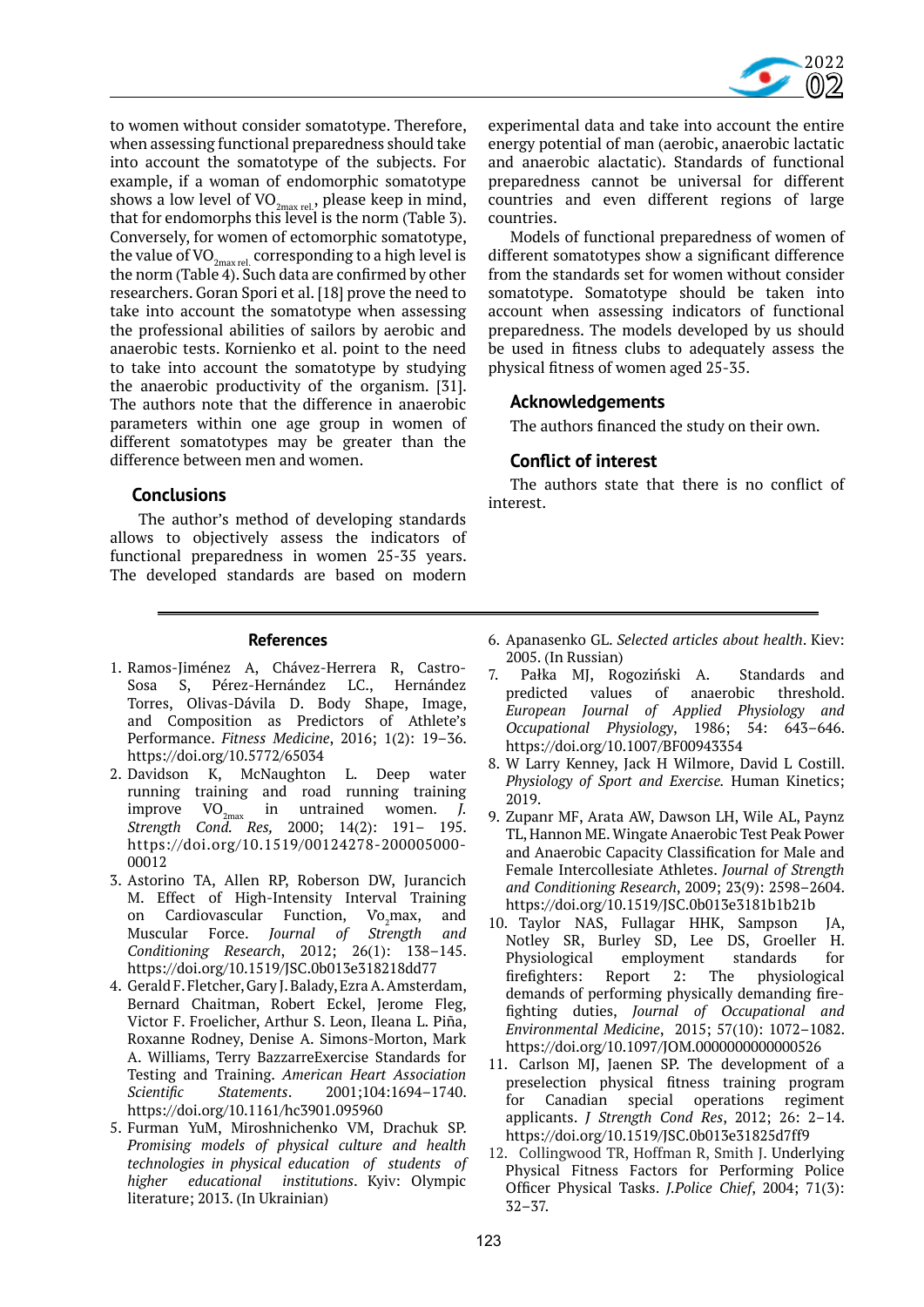- 13. Furman YuM, Miroshnichenko VM, Brezdeniuk OYu, Furman TYu. An estimation of aerobic and anaerobic productivity of an organism of youth aged 17-19 years old of Podilsk region. *Pedagogics, Psychology, Medical-Biological Problems of Physical Training and Sports*, 2018; 22(3): 136–141. https://doi.org/10.15561/18189172.2018.0304
- 14. Furman Iu, Miroshnichenko V, Brezdeniuk O. An Estimation of Functional Preparedness of an Organism of Youth 20-22 Years Old. *Physical Education, Sport and Health Culture in Modern Society*, 2019; 2(46): 41–47. (in Ukrainian) https://doi.org/10.29038/2220-7481-2019-02-41-47
- 15. Furman Iu, Brezdeniuk O, Miroshnichenko V. Estimating functional fitness of teenagers aged 11-12 years by indices of aerobic and anaerobic productivity. *Sports Medicine and Physical Rehabilitation*, 2020; 1: 40–43. (in Ukrainian) https://doi.org/10.32652/spmed.2020.1.40-43
- 16. Woods CT, McKeown I, O'Sullivan M, Robertson S, Davids K. Theory to Practice: Performance Preparation Models in Contemporary High-Level Sport Guided by an Ecological Dynamics Framework. *Sports Med – Open,* 2020; 6(36). https://doi.org/10.1186/s40798-020-00268-5
- 17. Miroshnichenko VM, Furman YM, Bohuslavska VYu, Brezdeniuk OYu, Salnykova SV, Shvets OP, Boiko MO. Functional preparedness of women of the first period of mature age of different somatotypes. *Pedagogy of Physical Culture and Sports*, 2021;25(5):232–240. https://doi.org/10.15561/26649837.2021.0504
- 18. Goran Spori, Daniel Bok, Dinko Vuleta Jr., Dra`en Harasin. Impact of Body Composition on Performance in Fitness Tests among Personnel of the Croatian Navy. *Coll. Antropol.,* 2011; 35(2): 335– 339.
- 19. Zimnitskaya R, Paramonova N, Jakubovskii D. Comparative analysis of functional state and working capacity on veloergometer of average training level women of age. *Sporto Mokslas*, 2017; 1(87): 32–37. https://doi.org/10.15823/sm.2017.5
- 20. Ryan-Stewart H, Faulkner J, Jobson S. The influence of somatotype on anaerobic performance. Barbosa TM (ed.) *PLOS ONE*. 2018;13(5): e0197761. https://doi.org/10.1371/journal.pone.0197761
- 21. Karpman VL, Gudkov IA, Koydikova GA. Indirect determination of maximum oxygen consumption of highly skilled athletes. *Theory and Practice of Physical Culture*, 1972; 1: 37–41. (in Russian)
- 22. Mackenzie B. PWC-170 Cycle Test. *Brianmac Sports Coache*, 2002: [updated 2021 Jul 8; cited 2022 Feb 23]. Available from: https://www.brianmac. co.uk/pwc170.htm
- 23. Conconi F, Ferrari M, Ziglio PG, Droghetti P, Codeca L. Determination of anaerobic threshold by a noninvasive field test in runners. *J. Appl. Physiol*, 1982; 52: 869–873. https://doi.org/10.1152/jappl.1982.52.4.869
- 24. Szögÿ A, Cherebeţiu G. Minutentest auf dem Fahrradergometer zur Bestimmung der anaeroben Kapazität [Minute test on the bicycle ergometer to determine anaerobic capacity]. *European Journal of Applied Physiology and Occupational Physiology*. 1974;33(2): 171–176. (In German) https://doi.org/10.1007/BF00449517
- 25. Bar-Or O. The Wingate anaerobic test: An update on methodology, reliability and validity. *Sports Medicine,* 1987; **4:** 381–394. https://doi.org/10.2165/00007256-198704060- 00001
- 26. Carter J, Heath B. *Somatotyping development and applications*. Cambridge University Press; 1990.
- 27. Solodkov AS, Sologub EB. *Human physiology*. *General. Sports. Age.* Moscow: Olimpiia Press; 2005. (In Russian)
- 28. May AL, Freedman D, Sherry B, Blanck HM. Obesity – United States, 1999–2010. *National Center for Chronic Disease Prevention and Health Promotion*, 2013;62(03):120–128.
- 29. Dulo OA, Furman UM. Comparative characteristics of aerobic productivity of girls with different somatotypes living in mountainous and lowland areas of Transcarpathia. *Biomedical and Biosocial Anthropology*, 2013; 20: 23–27. (in Ukrainian)
- 30. Ramírez-Vélez Robinson, López-Albán Carlos A., La Rotta-Villamizar Diego R., Romero-García Jesús A., Alonso-Martinez Alicia M., Izquierdo Mikel. Wingate Anaerobic Test Percentile Norms in Colombian Healthy Adults. *The Journal of Strength & Conditioning Research*, 2016; 30(1): 217–225. https://doi.org/10.1519/JSC.0000000000001054
- 31. Kornienko I, Son'kin V, Tambovtsev R, Panasyuk T. Development of the Energetics of Muscular Exercise with Age: Summary of a 30-Year Study: IV. The Development of the Energetics of Skeletal Muscles Depending on the Somatotype. *Human Physiology*, 2007; 33(6): 742–746. https://doi.org/10.1134/s036211970706012